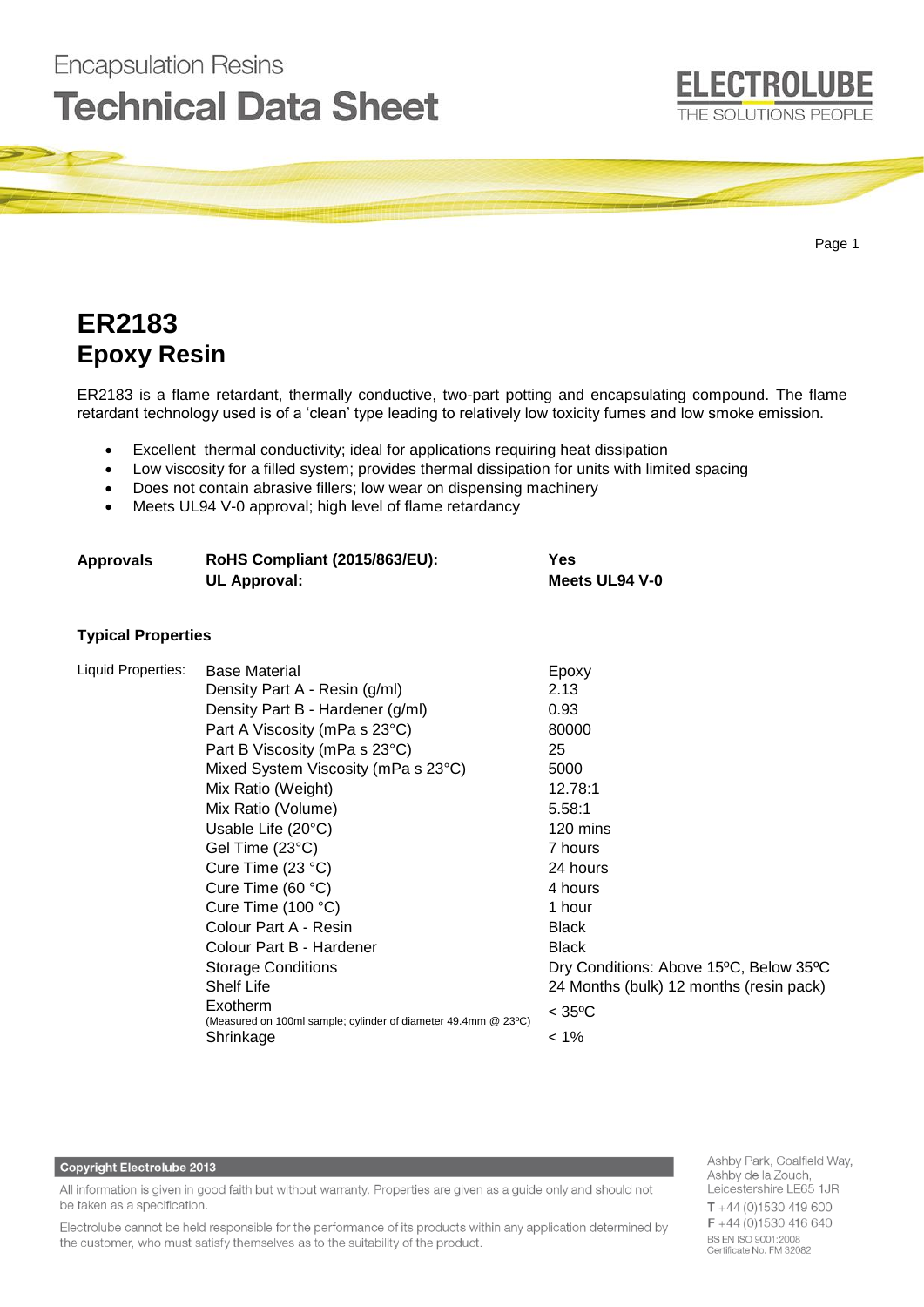

Page 2

**ELECTROLUBE** 

| Cured System: | Thermal Conductivity (W/m.K)                                                            | 1.25              |
|---------------|-----------------------------------------------------------------------------------------|-------------------|
|               | Cured Density (g/ml)                                                                    | 1.95              |
|               | Temperature Range (°C)                                                                  | $-40$ to $+130$   |
|               | Max Temperature Range (Short Term (°C)/30 Mins)<br>(Application and Geometry Dependent) | +150              |
|               | Dielectric Strength (kV/mm)                                                             | 10                |
|               | Volume Resistivity (ohm-cm)                                                             | $10^{15}$         |
|               | <b>Shore Hardness</b>                                                                   | D90               |
|               | Colour (Mixed System)                                                                   | <b>Black</b>      |
|               | Flame Retardancy                                                                        | Yes               |
|               | Tensile Strength (MPa)                                                                  | 60                |
|               | Compressive Strength (MPa)                                                              | 120               |
|               | Deflection Temperature (°C)                                                             | 60                |
|               | Coefficient of Expansion (ppm/°C)                                                       | 30                |
|               | Loss Tangent @ 50 Hz                                                                    | 0.05              |
|               | Permittivity @ 50 Hz                                                                    | 6.00              |
|               | <b>Comparative Tracking Index</b>                                                       | >850 Volts        |
|               | Water Absorption (9.7mm thick disk, 51mm diameter)<br>10 days @ 20°C / 1 hour @ 100°C   | $< 0.5\% / < 1\%$ |
|               | Elongation At Break                                                                     | $0.4\%$           |

# **Mixing Procedures**

# **Resin Packs**

When in Resin pack form, the resin and hardener are mixed by removing the clip and moving the contents around inside the pack until thoroughly mixed. To remove the clip, remove both end caps, grip each end of the pack and pull apart gently. By using the removed clip, take special care to push unmixed material from the corners of the pack. Mixing normally takes from three to four minutes depending on the skill of the operator and the size of the pack. Both the resin and hardener are evacuated prior to packing so the system is ready for use immediately after mixing. The corner may be cut from the pack so that it may be used as a simple dispenser. There is also a YouTube video [\(Epoxy Mixing Instructions\)](https://www.youtube.com/watch?v=EEoWffhmjQw) available on the Electrolube channel to show the mixing process.



## **Copyright Electrolube 2013**

All information is given in good faith but without warranty. Properties are given as a guide only and should not be taken as a specification.

Electrolube cannot be held responsible for the performance of its products within any application determined by the customer, who must satisfy themselves as to the suitability of the product.

Ashby Park, Coalfield Way, Ashby de la Zouch, Leicestershire LE65 1JR  $T + 44$  (0)1530 419 600  $F + 44(0)1530416640$ BS EN ISO 9001:2008 Certificate No. FM 32082